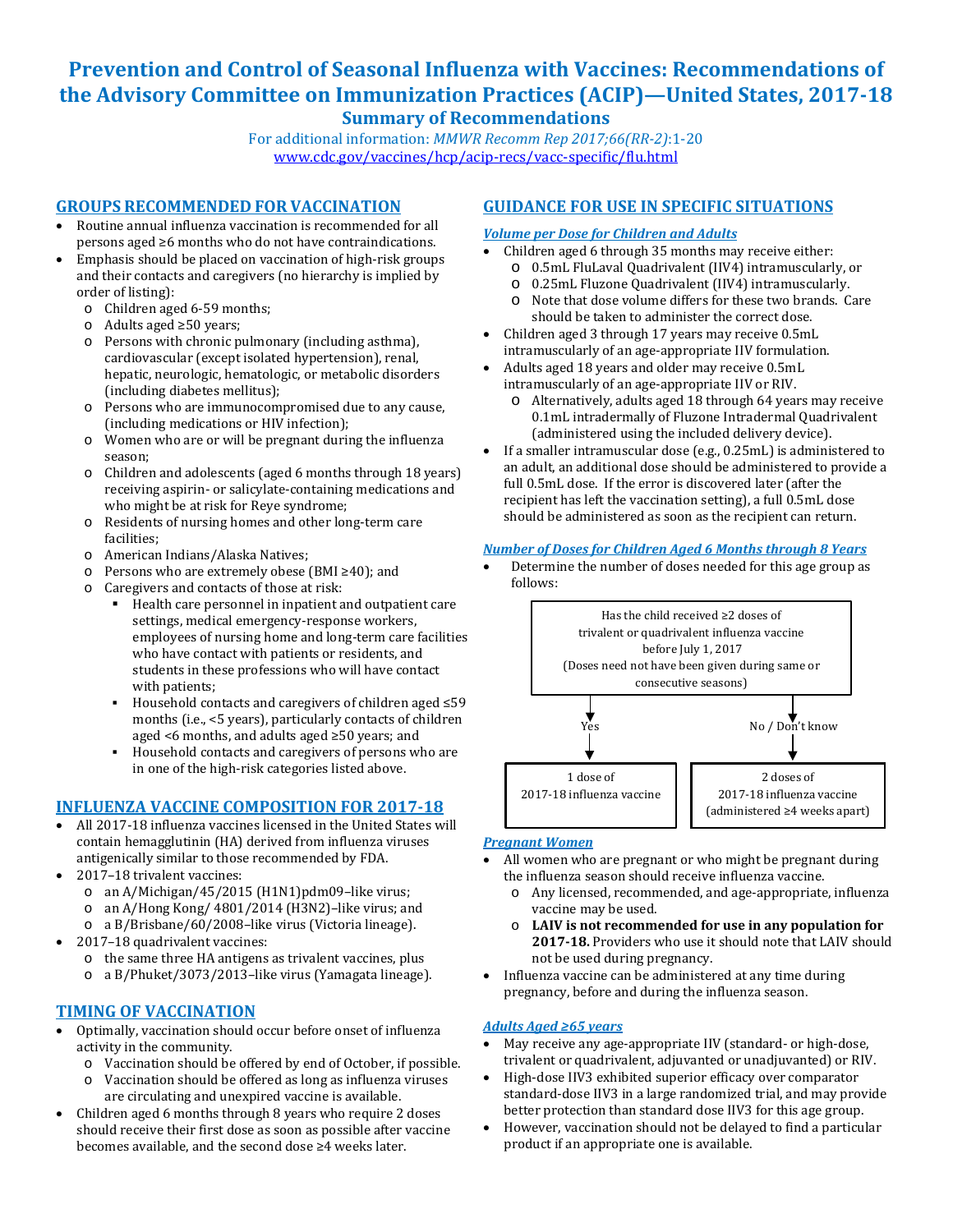### *Immunocompromised Persons*

- **LAIV is not recommended for use in any population for 2017-18.** Providers who use it should note that LAIV should not be used for immunocompromised persons.
- Immunocompromised persons should receive an age-appropriate IIV or RIV
- Immune response to vaccines might be blunted in immunocompromised persons.
- Timing of vaccination might be a consideration (e.g., in some period before or after an immunocompromising intervention).
- The Infectious Diseases Society of America (IDSA) has published detailed guidance for the selection and timing of vaccines for persons with specific immunocompromising conditions (<https://academic.oup.com/cid/article/58/3/e44/336537>)

### *High-Risk Persons and their Caregivers and Contacts*

- High-risk persons and their caregivers and contacts (including those of immunosuppressed persons) may receive any ageappropriate IIV or RIV
- **LAIV is not recommended for use in any population for 2017-18.** Providers who use it should note that health care personnel or hospital visitors who receive LAIV should avoid providing care for severely immunosuppressed persons (those requiring a protected environment) for 7 days after vaccination.

### *Persons with a History of Egg Allergy*

- Persons who are able to eat lightly cooked egg (e.g., scrambled egg) without reaction are unlikely to be egg-allergic.
- Persons who have experienced only hives after exposure to egg should receive any licensed, recommended influenza vaccine ageappropriate influenza vaccine (i.e., IIV or RIV).
- Persons reporting symptoms other than hives, such as angioedema, respiratory distress, lightheadedness, or recurrent emesis; or who required epinephrine or another emergency medical intervention, may also receive any licensed and recommended influenza vaccine that is otherwise appropriate.
	- o Additionally, for these persons, vaccine should be administered in an inpatient or outpatient medical setting and supervised by a health care provider who is able to recognize and manage severe allergic conditions.
- A previous severe allergic reaction to influenza vaccine, regardless of the component suspected of causing the reaction, is a contraindication to future receipt of the vaccine.

### *Vaccination Issues for Travelers*

- Travelers who wish to reduce the risk for influenza infection should consider influenza vaccination, preferably ≥2 weeks before departure.
- Persons at high risk for complications of influenza who were not vaccinated during the preceding fall or winter should consider receiving influenza vaccine before departure, if they plan to travel to the tropics, with organized tourist groups or on cruise ships, or to the Southern Hemisphere during April–September.
- Influenza vaccine formulated for the Southern Hemisphere might differ in viral composition from Northern Hemisphere vaccine.
- Southern Hemisphere influenza vaccines are generally not available in the U.S.

### *Vaccination and Influenza Antiviral Medications*

- IIV and RIV may be administered to persons receiving influenza antiviral medications for treatment or chemoprophylaxis.
- **LAIV is not recommended for use in any population for 2017-18.** If used, note that influenza antivirals may reduce the effectiveness of LAIV, if administered within 48 hours before to 2 weeks after vaccination.

# **CONCURRENT ADMINISTRATION OF INFLUENZA**

## **VACCINE WITH OTHER VACCINES**

- IIVs and RIV may be administered concurrently or sequentially with other inactivated or live vaccines.
- **LAIV is not recommended for use in 2017–18.** If used, note that LAIV may be administered simultaneously with another live vaccine. However, if given sequentially, at least 4 weeks should pass between administration of LAIV and another live vaccine.

## **STORAGE AND HANDLING OF INFLUENZA VACCINES**

- Manufacturer packaging information should be consulted for authoritative guidance regarding storage and handling of all influenza vaccines.
- Vaccines should be protected from light and stored at recommended temperatures.
- Influenza vaccines are recommended to be stored refrigerated between 2° to 8°C (36° to 46°F).

o Vaccine that has been frozen should be discarded.

- Single-dose vials should not be accessed for more than one dose.
- Multiple-dose vials should be returned to recommended storage conditions between uses, and once initially accessed should not be kept beyond the recommended period of time.
- Vaccines should not be used after the expiration date on the label.

# **VACCINE ADVERSE EVENT REPORTING SYSTEM (VAERS)**

- VAERS is the national vaccine safety monitoring system that is co-managed by CDC and FDA.
- VAERS serves as an early warning system to detect possible safety problems with U.S. vaccines.
- Health care providers are required to report any adverse event listed by the vaccine manufacturer as a contraindication to further doses of the vaccine, and adverse events listed in the table posted at:

[https://vaers.hhs.gov/docs/VAERS\\_Table\\_of\\_Reportable\\_Events\\_](https://vaers.hhs.gov/docs/VAERS_Table_of_Reportable_Events_Following_Vaccination.pdf) [Following\\_Vaccination.pdf.](https://vaers.hhs.gov/docs/VAERS_Table_of_Reportable_Events_Following_Vaccination.pdf) 

• For information on how to report to VAERS go the VAERS website a[t https://vaers.hhs.gov/index.html.](https://vaers.hhs.gov/index.html)

## **FURTHER INFORMATION**

### *CDC Influenza Information*

- General influenza page: www.cdc.gov/flu.
- CDC FluView[: www.cdc.gov/flu/weekly.](https://www.cdc.gov/flu/weekly)
- Periodic influenza updates: www.cdc.gov/mmwr.
- Influenza Antiviral Guidance: [www.cdc.gov/flu/professionals/antivirals/index.htm.](https://www.cdc.gov/flu/professionals/antivirals/index.htm)
- For more information regarding influenza, call CDC at (800) 232-4636.

### *American Academy of Pediatrics (AAP) Guidance*

• [http://redbook.solutions.aap.org/ss/influenza-resources.aspx.](http://redbook.solutions.aap.org/ss/influenza-resources.aspx) 

### **Infectious Diseases Society of America (ISDA) Guidance**

• <https://academic.oup.com/cid/article/58/3/e44/336537>

### *Manufacturer package inserts*

• [www.fda.gov/BiologicsBloodVaccines/Vaccines/ApprovedProdu](http://www.fda.gov/BiologicsBloodVaccines/Vaccines/ApprovedProducts/ucm093833.htm) [cts/ucm093833.htm](http://www.fda.gov/BiologicsBloodVaccines/Vaccines/ApprovedProducts/ucm093833.htm)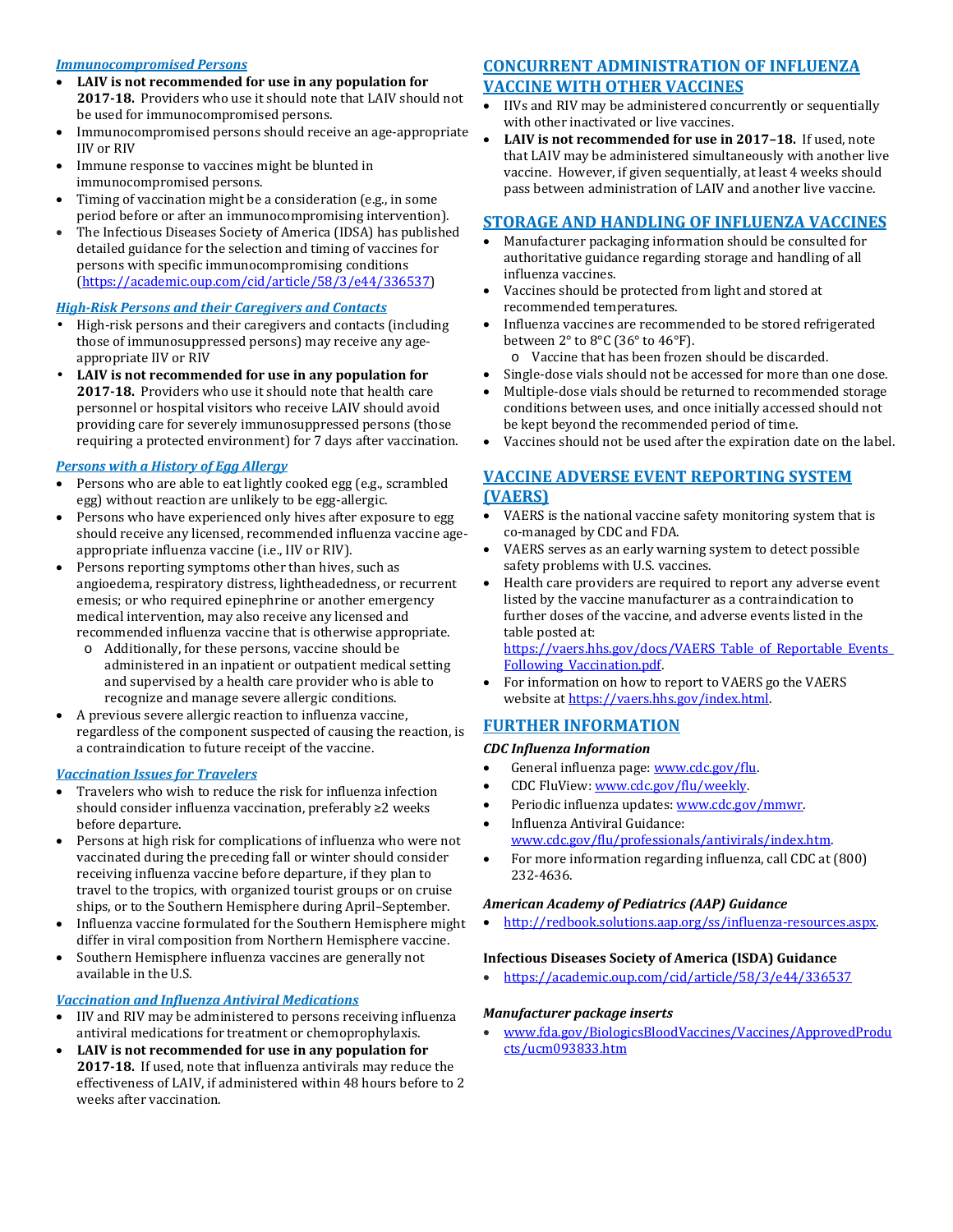# **U.S. INFLUENZA VACCINE PRODUCTS FOR THE 2017-18 SEASON**

| <b>TRADE NAME [MANUFACTURER]</b>                                | <b>PRESENTATION</b>                                    | <b>AGE</b><br><b>INDICATION</b>                                   | <b>MERCURY.</b><br>$\mu$ G/0.5ML | <b>LATEX</b>   | <b>ROUTE</b> |  |  |
|-----------------------------------------------------------------|--------------------------------------------------------|-------------------------------------------------------------------|----------------------------------|----------------|--------------|--|--|
| IIV QUADRIVALENT, STANDARD-DOSE (SD-IIV4)                       |                                                        |                                                                   |                                  |                |              |  |  |
| Afluria Quadrivalent [Seqirus]                                  | 0.5 mL prefilled syringe                               | $\geq$ 18 yrs                                                     | <b>NR</b>                        | N <sub>0</sub> | <b>IM</b>    |  |  |
|                                                                 | 5.0 mL multi-dose vial                                 | $\ge$ 18 yrs (needle/syringe)<br>18 through 64 yrs (jet injector) | 24.5                             | N <sub>0</sub> | IM           |  |  |
| Fluarix Quadrivalent [GlaxoSmithKline]                          | 0.5 mL prefilled syringe                               | $\geq$ 3 years                                                    | <b>NR</b>                        | No             | <b>IM</b>    |  |  |
| FluLaval Quadrivalent [ID Biomedical                            | 0.5 mL prefilled syringe                               | $\geq 6$ mos                                                      | <b>NR</b>                        | No             | IM           |  |  |
| Corp. of Quebec]                                                | 5.0 mL multi-dose vial                                 | $\geq 6$ mos                                                      | <25                              | No             | IM           |  |  |
| Fluzone Quadrivalent [Sanofi Pasteur]                           | 0.25 mL prefilled syringe                              | 6 through 35 mos                                                  | <b>NR</b>                        | N <sub>0</sub> | IM           |  |  |
|                                                                 | 0.5 mL prefilled syringe                               | $\geq$ 3 yrs                                                      | <b>NR</b>                        | No             | IM           |  |  |
|                                                                 | 0.5 mL single-dose vial                                | $\geq$ 3 yrs                                                      | <b>NR</b>                        | No             | <b>IM</b>    |  |  |
|                                                                 | 5.0 mL multi-dose vial                                 | $\geq 6$ mos                                                      | 25                               | No             | IM           |  |  |
| IIV QUADRIVALENT, STANDARD-DOSE, CELL CULTURE-BASED (ccIIV4)    |                                                        |                                                                   |                                  |                |              |  |  |
| Flucelvax Quadrivalent [Seqirus]                                | 0.5 mL prefilled syringe                               | $\geq 4$ yrs                                                      | <b>NR</b>                        | No             | <b>IM</b>    |  |  |
|                                                                 | 5.0 mL multi-dose vial                                 | $\geq 4$ yrs                                                      | 25                               | No             | IM           |  |  |
| IIV QUADRIVALENT, STANDARD-DOSE, INTRADERMAL (Intradermal IIV4) |                                                        |                                                                   |                                  |                |              |  |  |
| Fluzone Intradermal Quadrivalent<br>[Sanofi Pasteur]            | 0.1 mL single-dose prefilled<br>micro-injection system | 18 through 64 yrs                                                 | <b>NR</b>                        | No             | ID           |  |  |
| IIV TRIVALENT, STANDARD-DOSE (SD-IIV3)                          |                                                        |                                                                   |                                  |                |              |  |  |
| Afluria [Seqirus]                                               | 0.5 mL prefilled syringe                               | $\geq$ 5 yrs                                                      | <b>NR</b>                        | No             | <b>IM</b>    |  |  |
|                                                                 | 5.0 mL multi-dose vial                                 | $\ge$ 5 yrs (needle/syringe)<br>18 through 64 yrs (jet injector)  | 24.5                             | No             | IM           |  |  |
| Fluvirin [Segirus]                                              | 0.5 mL prefilled syringe                               | $\geq 4$ yrs                                                      | $\leq 1$                         | Yes*           | IM           |  |  |
|                                                                 | 5.0 mL multi-dose vial                                 | $\geq 4$ yrs                                                      | 25                               | No             | IM           |  |  |
| ADJUVANTED IIV TRIVALENT, STANDARD-DOSE (aIIV3)                 |                                                        |                                                                   |                                  |                |              |  |  |
| Fluad [Seqirus]                                                 | 0.5 mL prefilled syringe                               | $\geq 65$ yrs                                                     | <b>NR</b>                        | Yes*           | IM           |  |  |
| <b>IIV TRIVALENT HIGH-DOSE (HD-IIV3)</b>                        |                                                        |                                                                   |                                  |                |              |  |  |
| Fluzone High-Dose [Sanofi Pasteur]                              | 0.5 mL prefilled syringe                               | $\geq 65$ yrs                                                     | <b>NR</b>                        | N <sub>0</sub> | IM           |  |  |

## **INACTIVATED INFLUENZA VACCINES (IIVs)**

*Abbreviations: ID = intradermal; IM = intramuscular; NR = not relevant (does not contain thimerosal); mos = months; yrs = years. \*Syringe tip cap may contain natural rubber latex*

### *IIV Hemagglutinin Content*

- Intramuscular SD-IIVs contain 15µg of HA per virus (45 µg total for SD-IIV3s and 60 µg total for SD-IIV4s) per 0.5 mL dose.
- Fluzone High-Dose (HD-IIV3) contains 60µg of HA per virus (180µg total) per 0.5 mL dose.
- Fluzone Intradermal Quadrivalent (intradermal IIV4) contains 9µg of each HA per virus (36µg total) per 0.1 mL dose.

### *IIV Administration*

- IIVs are administered intramuscularly (IM), with the exception of Fluzone Intradermal Quadrivalent. For IM vaccines:
	- o Adults and older children: the deltoid is the preferred site;
	- o Infants and younger children: the anterolateral thigh is the preferred site.
	- o Detailed guidance for administration sites and needle length is available in *Best Practices Guidance of the Advisory Committee on Immunization Practices (ACIP)* at [www.cdc.gov/vaccines/hcp/acip-recs/general](https://www.cdc.gov/vaccines/hcp/acip-recs/general-recs/index.html)[recs/index.html](https://www.cdc.gov/vaccines/hcp/acip-recs/general-recs/index.html)
- Afluria and Afluria Quadrivalent are licensed for intramuscular administration via jet injector (the Pharmajet Stratis), for persons aged 18-64 years only.
- Fluzone Intradermal Quadrivalent is administered intradermally, preferably over the deltoid muscle, using the included delivery system.

#### *IIV Contraindications and Precautions* **Contraindications:**

- History of severe allergic reaction to the vaccine or any of its components
	- o ACIP recommends that persons with egg allergy of any severity receive influenza vaccine (see *Persons with a History of Egg Allergy*, above)
	- o Information about vaccine components is located in package inserts from each manufacturer.

### **Precautions:**

- Moderate to severe acute illness with or without fever.
- Guillain–Barré syndrome within 6 weeks following a previous dose of influenza vaccine.